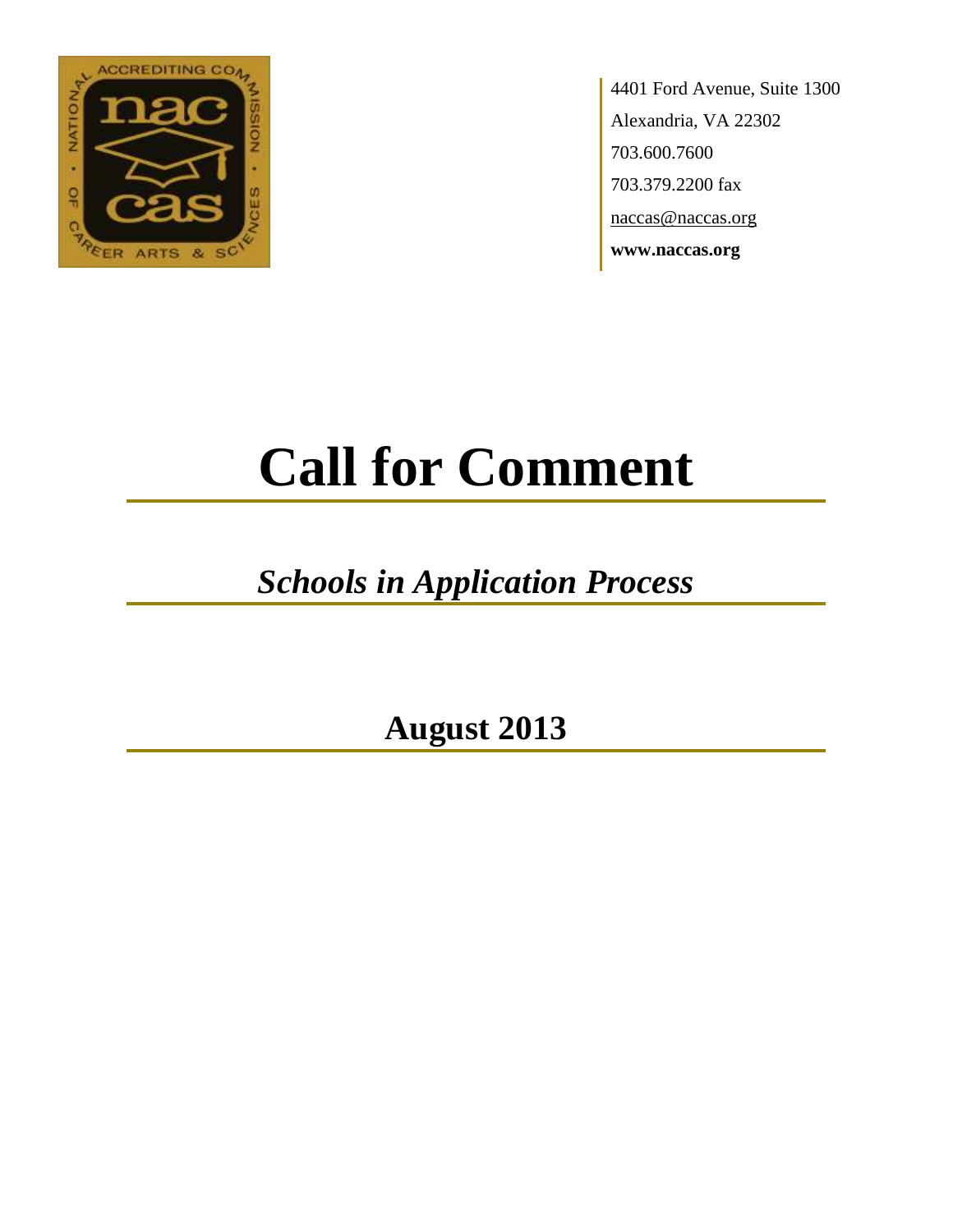# -- **List of Schools in the Application Process**

*In accordance with Sections 10.0 and 10.1 of NACCAS' Rules of Practice and Procedure and 34 CFR 602.23(b), the NACCAS Board of Commissioners seeks comments on institutions that are currently in the process of applying for accreditation or renewal of accreditation.*

Instructions: If you have information that would contribute to the Commission's review of any of the institutions listed below, please complete the attached comment form and e-mail it to Afsheen Mirza at [amirza@naccas.org.](mailto:amirza@naccas.org) Please include the following in the subject line of your email: School List Call for Comment: August 2013. Pursuant to Section 10.1 of NACCAS' *Rules of Practice and Procedure*, please submit all comments within (15) days of the date of distribution of this Call for Comment.

#### Arizona

| The Hair Academy of Safford                                   | Ref. #012053-00 |
|---------------------------------------------------------------|-----------------|
| 1550 West Thatcher Boulevard                                  |                 |
| Safford, AZ 85546<br><b>Process: Renewal of Accreditation</b> |                 |
|                                                               |                 |
| <b>Empire Beauty School</b>                                   | Ref. #B48017-02 |
| 410 Goodwin Street                                            |                 |
| Prescott, AZ 86303                                            |                 |
| <b>Process: Renewal of Accreditation</b>                      |                 |
|                                                               |                 |
| <b>Empire Beauty School</b>                                   | Ref. #B48017-03 |
| 2978 North Alma School Road, #1-3                             |                 |
| Chandler, AZ 85224                                            |                 |
| <b>Process: Renewal of Accreditation</b>                      |                 |
| <b>Empire Beauty School</b>                                   | Ref. #B48017-07 |
| 1790 Route 66                                                 |                 |
| Flagstaff, AZ 86004                                           |                 |
| <b>Process: Renewal of Accreditation</b>                      |                 |
|                                                               |                 |
| Arkansas                                                      |                 |
| Marsha Kay Beauty College                                     | Ref. #013014-00 |
| 408 Highway 201 North                                         |                 |
| Mtn. Home, AR 72653                                           |                 |
| <b>Process: Renewal of Accreditation</b>                      |                 |
|                                                               |                 |
| <b>Crossett School of Cosmetology</b>                         | Ref. #013040-00 |
| 121 Pine Street                                               |                 |
| Crossett, AR 71635                                            |                 |
| <b>Process: Renewal of Accreditation</b>                      |                 |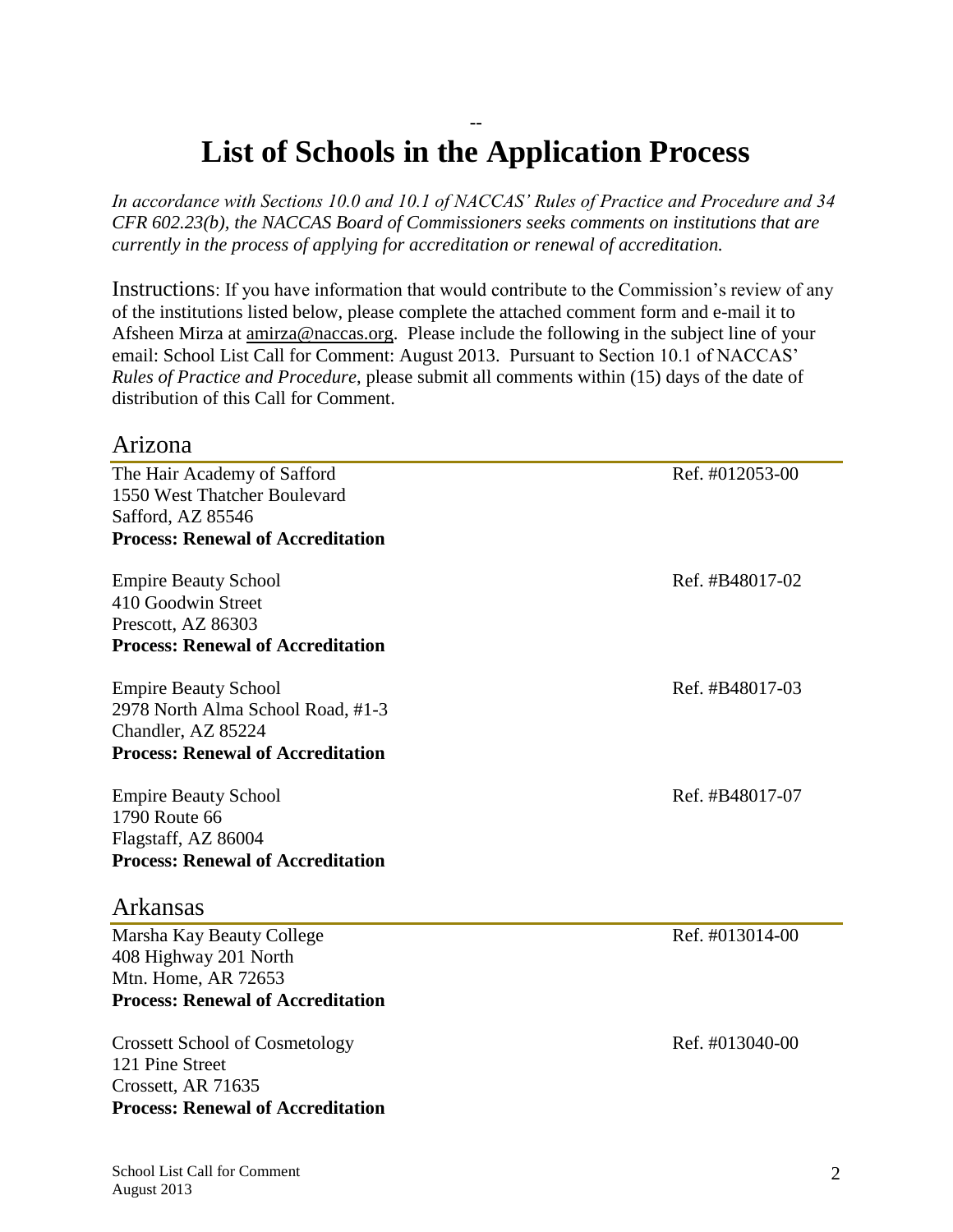# California

| Marinello School of Beauty                 | Ref. #014014-00 |
|--------------------------------------------|-----------------|
| 1241 South Soto Street, Suite 101          |                 |
| Los Angeles, CA 90023                      |                 |
| <b>Process: Renewal of Accreditation</b>   |                 |
| Marinello School of Beauty and Spa Academy | Ref. #B14014-01 |
| 6111 Wilshire Boulevard                    |                 |
| Los Angeles, CA 90048                      |                 |
| <b>Process: Renewal of Accreditation</b>   |                 |
| Marinello School of Beauty                 | Ref. #B14014-02 |
| 240 South Market Street                    |                 |
| Inglewood, CA 90301                        |                 |
| <b>Process: Renewal of Accreditation</b>   |                 |
| Marinello School of Beauty                 | Ref. #B14014-03 |
| 18442 Sherman Way                          |                 |
| Reseda, CA 91335                           |                 |
| <b>Process: Renewal of Accreditation</b>   |                 |
| Marinello School of Beauty                 | Ref. #B14014-05 |
| 1125 E. Los Angeles Avenue                 |                 |
| Simi Valley, CA 93065                      |                 |
| <b>Process: Renewal of Accreditation</b>   |                 |
| Marinello School of Beauty                 | Ref. #B14014-06 |
| 166 Plaza Drive                            |                 |
| West Covina, CA 91790                      |                 |
| <b>Process: Renewal of Accreditation</b>   |                 |
| Marinello School of Beauty                 | Ref. #B14014-07 |
| 721 West Second Street, Suite E            |                 |
| San Bernardino, CA 92410                   |                 |
| <b>Process: Renewal of Accreditation</b>   |                 |
| Marinello School of Beauty                 | Ref. #B14014-08 |
| 940 North Mountain Avenue                  |                 |
| Ontario, CA 91762                          |                 |
| <b>Process: Renewal of Accreditation</b>   |                 |
| Marinello School of Beauty                 | Ref. #B14014-09 |
| 6538 Greenleaf Avenue                      |                 |
| Whittier, CA 90601                         |                 |
| <b>Process: Renewal of Accreditation</b>   |                 |

e.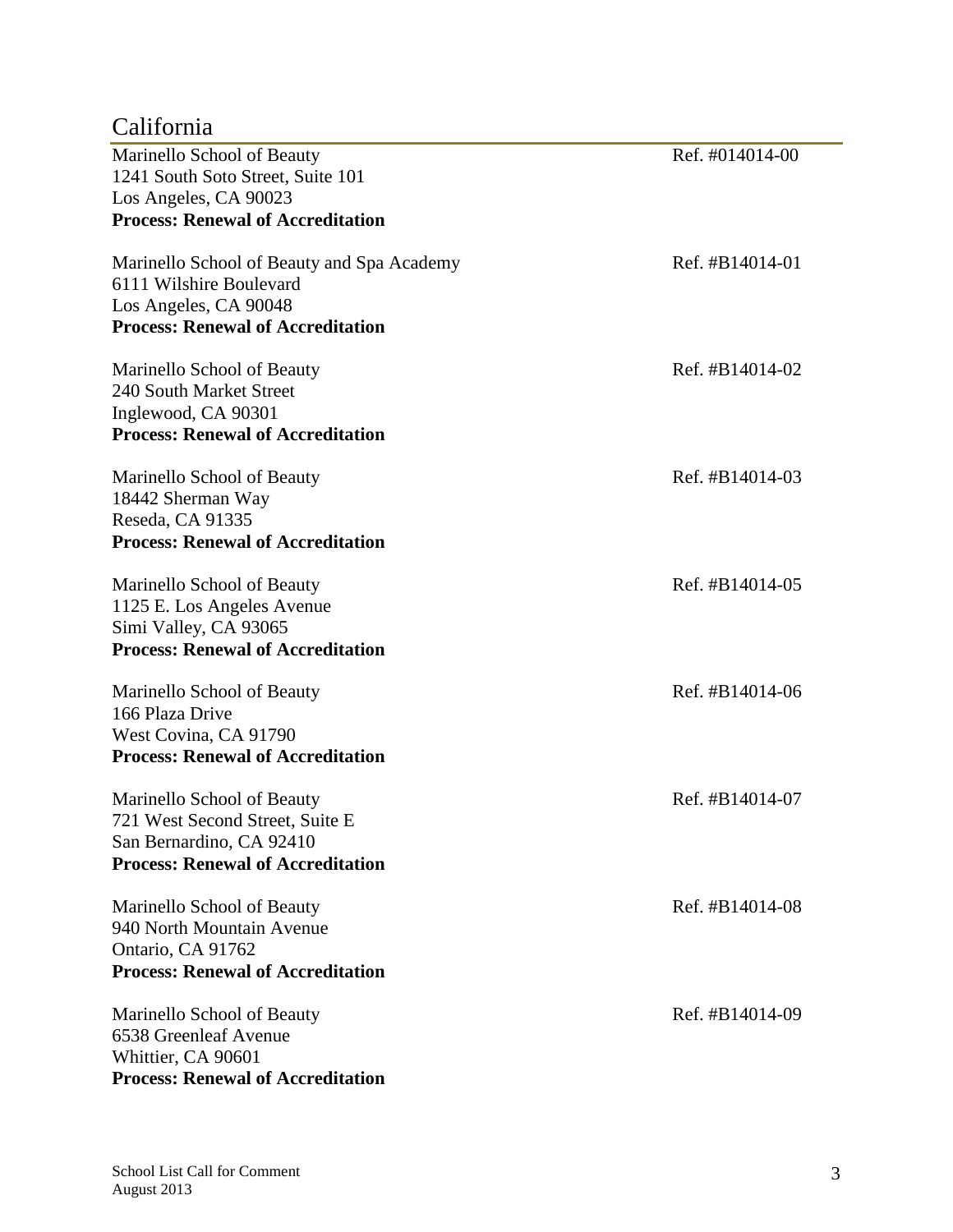| Marinello School of Beauty<br>2418 Lomita Boulevard, Suite B<br>Lomita, CA 90717<br><b>Process: Renewal of Accreditation</b>                   | Ref. #B14014-10    |
|------------------------------------------------------------------------------------------------------------------------------------------------|--------------------|
| Marinello School of Beauty<br>7550 Miramar Road, Suite 400<br>San Diego, CA 92126<br><b>Process: Renewal of Accreditation</b>                  | Ref. $\#B14014-11$ |
| Marinello School of Beauty<br>841 Arnele Avenue<br>El Cajon, CA 92020<br><b>Process: Renewal of Accreditation</b>                              | Ref. #B14014-12    |
| Marinello School of Beauty<br>14311 Bear Valley Road, Suite 101<br>Victorville, CA 92392<br><b>Process: Renewal of Accreditation</b>           | Ref. #B14014-13    |
| Marinello School of Beauty<br>663 North Euclid Street<br>Anaheim, CA 92801<br><b>Process: Renewal of Accreditation</b>                         | Ref. #B14014-14    |
| <b>Western Beauty Institute</b><br>8700 Van Nuys Boulevard<br>Panorama City, CA 91402<br><b>Process: Renewal of Accreditation</b>              | Ref. #014057-00    |
| <b>Western Beauty Institute</b><br>2733 West Avenue L<br>Lancaster, CA 93536<br><b>Process: Renewal of Accreditation</b>                       | Ref. #B14057-01    |
| <b>Western Beauty Institute</b><br>229 B East Orangethorpe<br>Fullerton, CA 92832<br><b>Process: Renewal of Accreditation</b>                  | Ref. #P14057-02    |
| Champion Institute of Cosmetology Inc.<br>611 S. Palm Canyon Drive, #205<br>Palm Springs, CA 92264<br><b>Process: Renewal of Accreditation</b> | Ref. #014338-00    |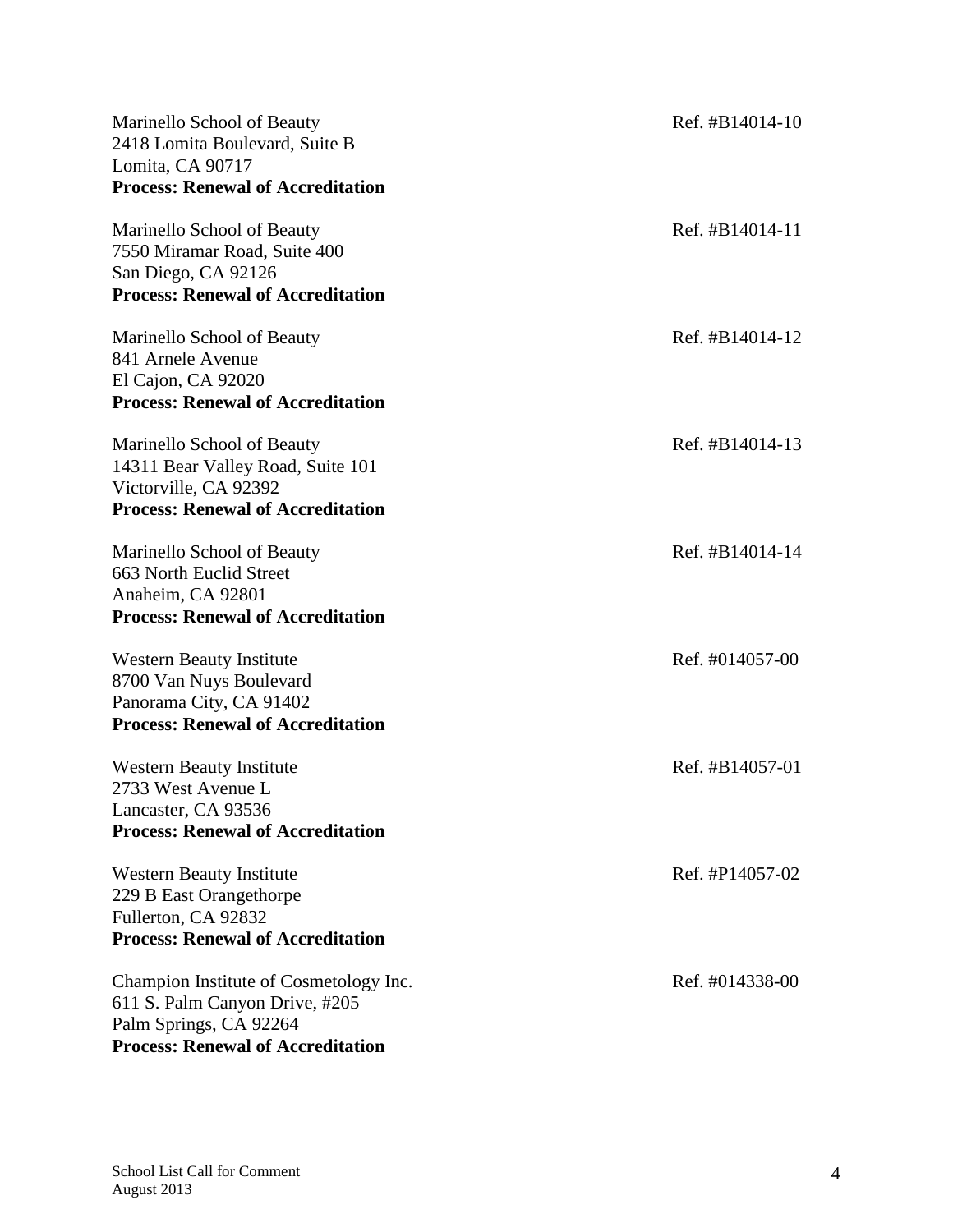2075 Mission Street San Francisco, CA 94110 **Process: Renewal of Accreditation** Colorado Paul Mitchell The School – Denver Ref. #015052-00 405 South Teller Street Lakewood, CO 80226 **Process: Renewal of Accreditation** National Beauty College Ref. #054055-00

7045 Pecos Street Denver, CO 80221 **Process: Renewal of Accreditation**

### Delaware

American Beauty Academy **Ref.** #B30034-02  $200$  West  $9<sup>th</sup>$  Street Wilmington, DE 19801 **Process: Renewal of Accreditation**

#### Florida

Adonais Beauty School, Inc. Ref. #I11087-00 2020 Palm Bay Road, Suite #6 Palm Bay, FL 32905 **Process: Initial Accreditation** Toni & Guy Hairdressing Academy Ref. #019009-00 8206 Philips Highway, Suite 33 Jacksonville, FL 32256 **Process: Renewal of Accreditation** Nouvelle Institute Ref. #019093-00 3271 Northwest  $7<sup>th</sup>$  Street, Suite 106 Miami, FL 33125 **Process: Renewal of Accreditation** Nouvelle Institute Ref. #B19093-01 500 West 49 Street, Second Floor Hialeah, FL 33012 **Process: Renewal of Accreditation** Shear Finesse Hairstyling Academy, Inc. Ref. #019130-00 5238 – 2 Norwood Avenue Jacksonville, FL 32208 **Process: Renewal of Accreditation**

School List Call for Comment August 2013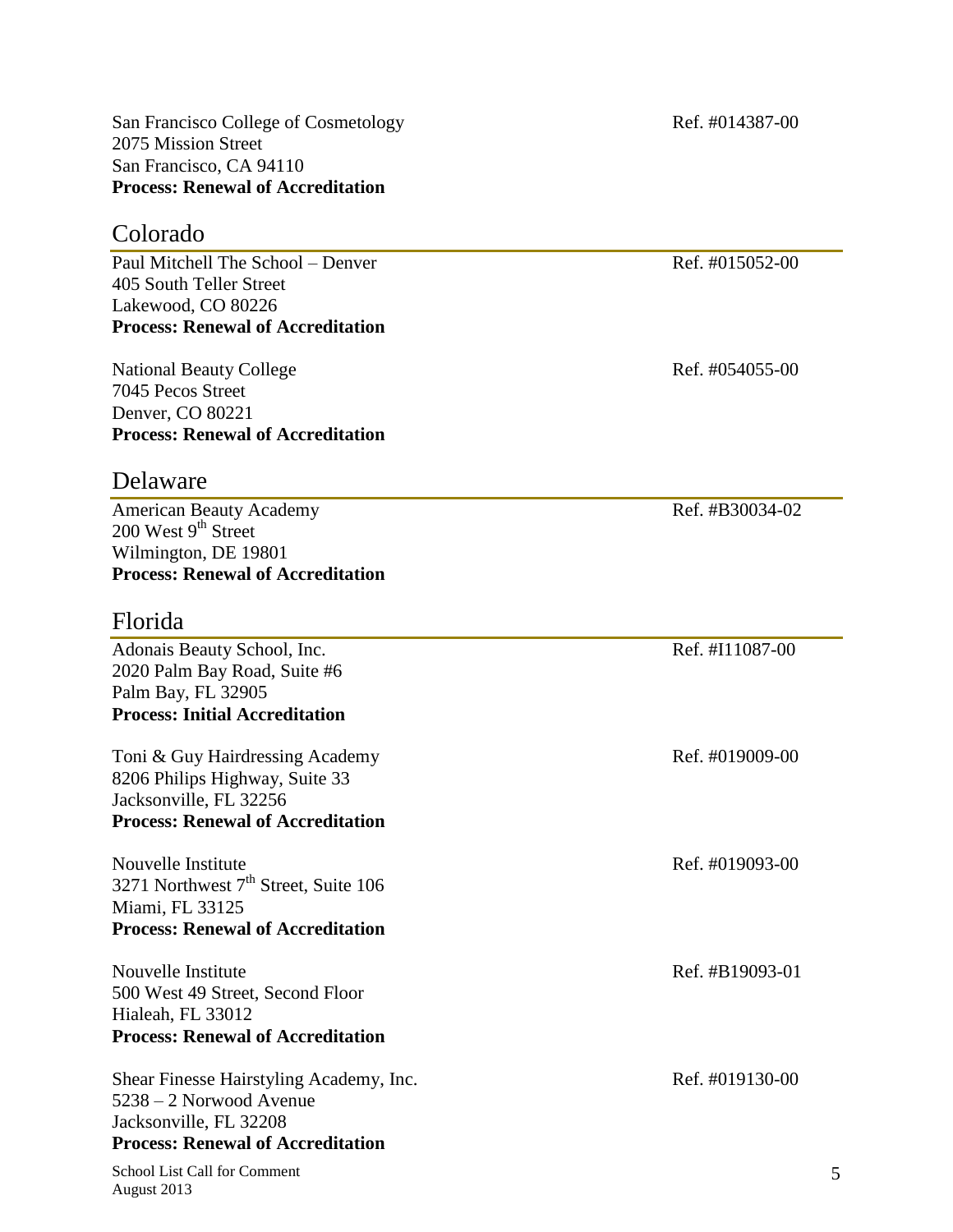Anton Aesthetics Academy, Inc. Ref. #019134-00 1233 South Military Trail, Suite C West Palm Beach, FL 33415 **Process: Renewal of Accreditation**

#### Georgia

The Hair Academy Inc. Ref. #020032-00 511 Telfair Street Dublin, GA 31021 **Process: Renewal of Accreditation**

Empire Beauty Schools, Inc. Ref. #B48017-09 4719 Ashford – Dunwoody Road, Suite 205 Dunwoody, GA 30338 **Process: Renewal of Accreditation**

### Idaho

Academy di Firenze Ref. #022035-00 149 West Main Street Jerome, ID 83338 **Process: Renewal of Accreditation**

### Illinois

| Paul Mitchell The School Lombard                              | Ref. #A32107-02 |
|---------------------------------------------------------------|-----------------|
| 106 Yorktown Center                                           |                 |
| Lombard, IL 60404                                             |                 |
| <b>Process: Initial Additional Location Accreditation</b>     |                 |
| Palos Educators, Inc. d/b/a Hair Professionals Career College | Ref. #023146-00 |
| 10321 South Roberts Road                                      |                 |
| Palos Hills, IL 60465                                         |                 |
| <b>Process: Renewal of Accreditation</b>                      |                 |
| Creative Touch Cosmetology School, LLC                        | Ref. #023184-00 |
| 234 East $3^{rd}$ Street                                      |                 |
| Waterloo, IL 62298                                            |                 |
| <b>Process: Renewal of Accreditation</b>                      |                 |
| <b>Empire Beauty School</b>                                   | Ref. #B48017-01 |
| 2709 Maple Avenue Unit 3                                      |                 |
| Green Trails Shopping Center                                  |                 |
| Lisle, IL 60532                                               |                 |
| <b>Process: Renewal of Accreditation</b>                      |                 |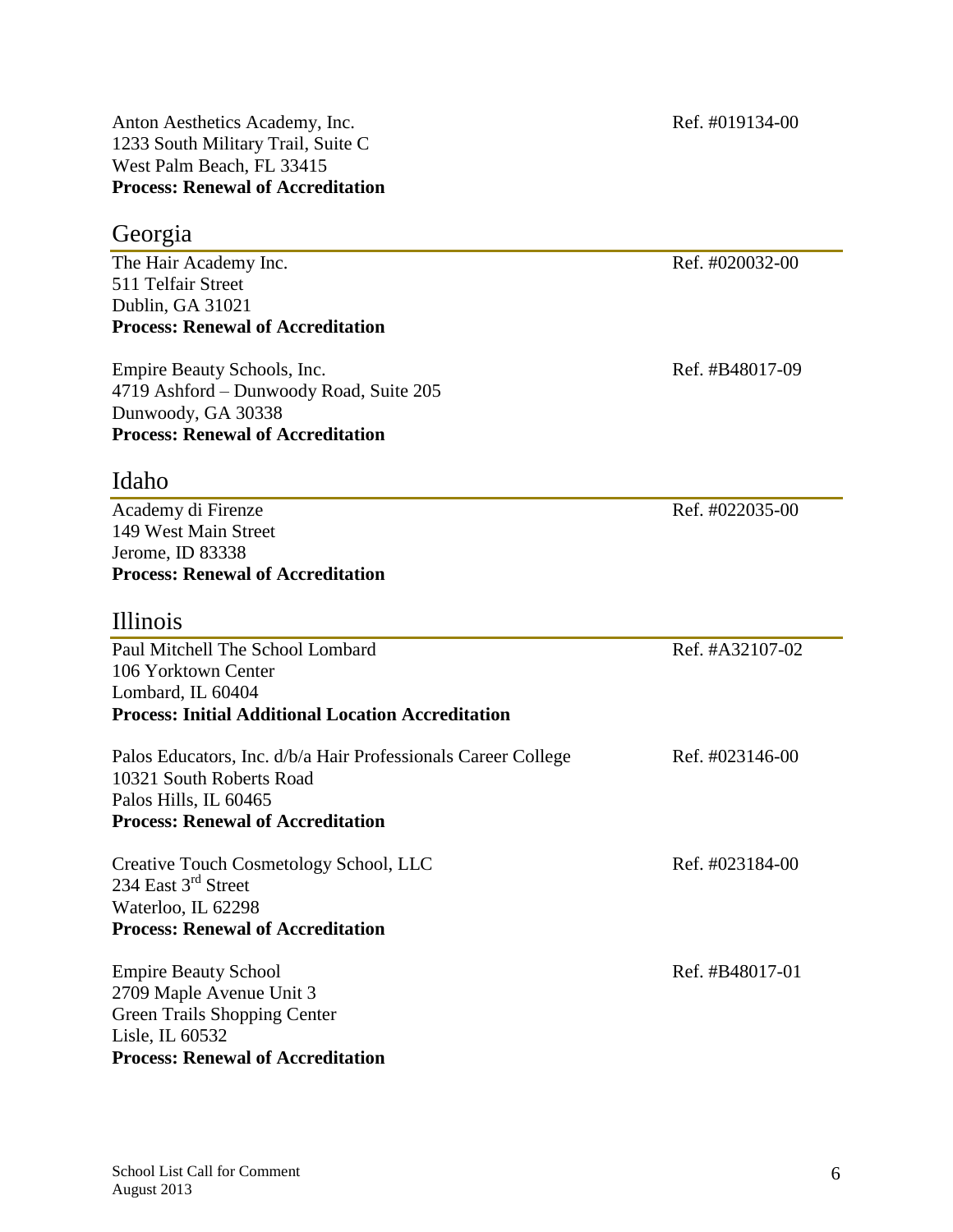| Indiana                                                   |                 |
|-----------------------------------------------------------|-----------------|
| <b>Textures Institute of Cosmetology</b>                  | Ref. #I11057-00 |
| 8325 North Michigan Road                                  |                 |
| Indianapolis, IN 46268                                    |                 |
| <b>Process: Initial Accreditation</b>                     |                 |
| Iowa                                                      |                 |
| <b>Iowa School of Beauty</b>                              | Ref. #025008-00 |
| 3320 Line Drive                                           |                 |
| Sioux City, IA 51106                                      |                 |
| <b>Process: Renewal of Accreditation</b>                  |                 |
| <b>Iowa School of Beauty</b>                              | Ref. #025020-00 |
| 609 West Second Street                                    |                 |
| Ottumwa, IA 52501                                         |                 |
| <b>Process: Renewal of Accreditation</b>                  |                 |
| Total Look School of Cosmetology & Massage Therapy        | Ref. #025040-00 |
| 806 West Third Street                                     |                 |
| Cresco, IA 52136                                          |                 |
| <b>Process: Renewal of Accreditation</b>                  |                 |
| Kentucky                                                  |                 |
| <b>Empire Beauty School</b>                               | Ref. #B48017-08 |
| 151 Chenoweth Lane                                        |                 |
| Louisville, KY 40207                                      |                 |
| <b>Process: Renewal of Accreditation</b>                  |                 |
| Louisiana                                                 |                 |
| Omega Institute of Cosmetology                            | Ref. #028081-00 |
| 229 South Hollywood Road                                  |                 |
| Houma, LA 70360                                           |                 |
| <b>Process: Renewal of Accreditation</b>                  |                 |
| Maryland                                                  |                 |
| Cosmopolitan Beauty & Tech School                         | Ref. #A56059-01 |
| 8492 Baltimore National Pike, Suite 202                   |                 |
| Ellicott City, MD 21043                                   |                 |
| <b>Process: Initial Additional Location Accreditation</b> |                 |
| <b>Blades School of Hair Design</b>                       | Ref. #030030-00 |
| 22576 McArthur Boulevard, Suite 316                       |                 |
| California, MD 20619                                      |                 |
| <b>Process: Renewal of Accreditation</b>                  |                 |
|                                                           |                 |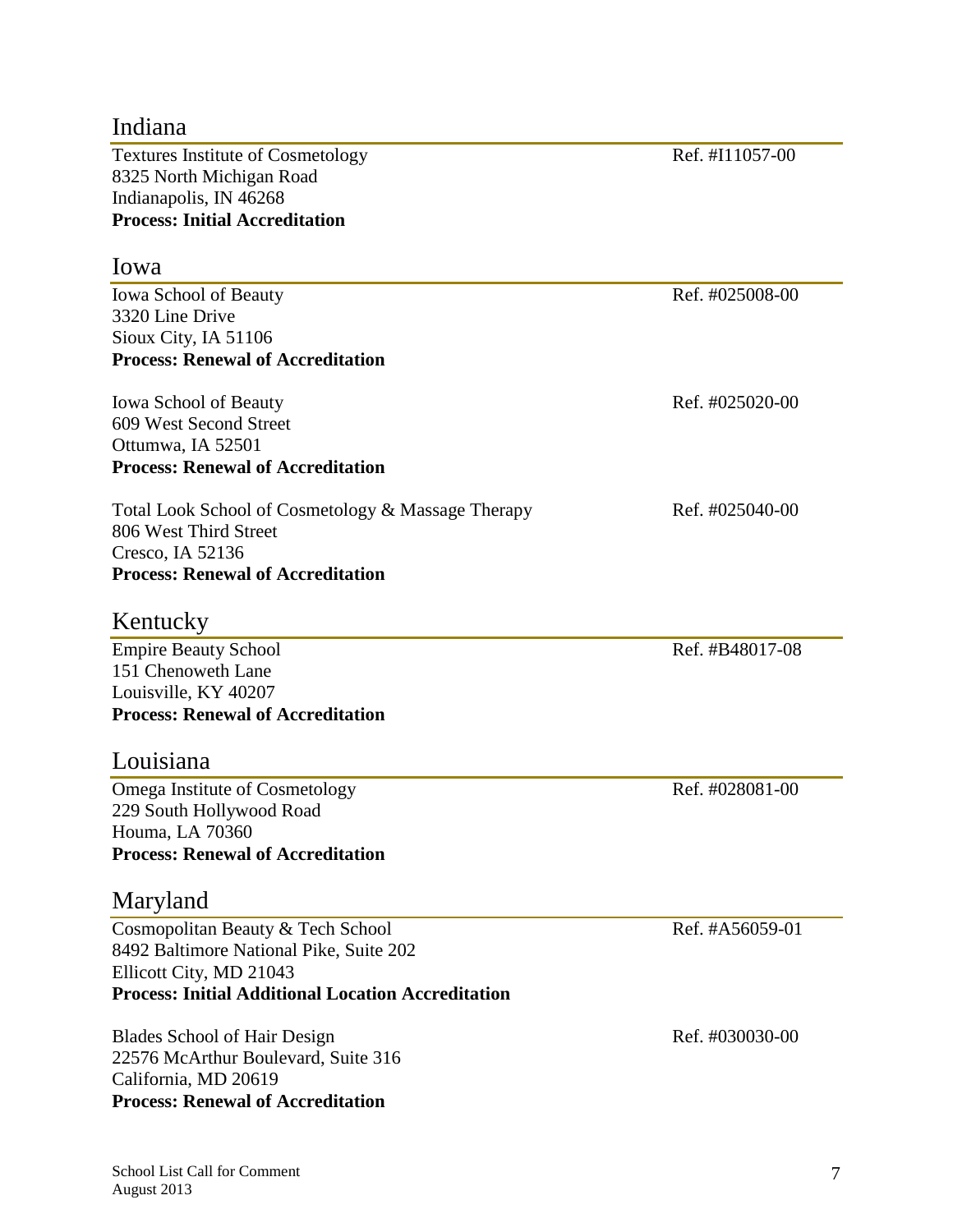| Aesthetics Institute of Cosmetology<br>701 Russell Avenue, Spaces H110 & H103 | Ref. #030032-00 |
|-------------------------------------------------------------------------------|-----------------|
| Gaithersburg, MD 20877                                                        |                 |
| <b>Process: Renewal of Accreditation</b>                                      |                 |
| <b>American Beauty Academy</b>                                                | Ref. #030034-00 |
| 11006 Veirs Mill Road                                                         |                 |
| Wheaton, MD 20902                                                             |                 |
| <b>Process: Renewal of Accreditation</b>                                      |                 |
| American Beauty Academy - Baltimore                                           | Ref. #B30034-01 |
| 4719 Harford Road                                                             |                 |
| Baltimore, MD 21214                                                           |                 |
| <b>Process: Renewal of Accreditation</b>                                      |                 |
| <b>Empire Beauty School</b>                                                   | Ref. #B48003-02 |
| 6320 Ritchie Highway, Suite F                                                 |                 |
| Glen Burnie, MD 21061                                                         |                 |
| <b>Process: Renewal of Accreditation</b>                                      |                 |
| <b>Massachusetts</b>                                                          |                 |
| <b>Empire Beauty School</b>                                                   | Ref. #B48017-10 |
| <b>347 Pleasant Street</b>                                                    |                 |
| Malden, MA 02148                                                              |                 |
| <b>Process: Renewal of Accreditation</b>                                      |                 |
| Michigan                                                                      |                 |
| Brighton Institute of Cosmetology, Inc.                                       | Ref. #032126-00 |
| 10543 Citation Drive                                                          |                 |
| Brighton, MI 48116                                                            |                 |
| <b>Process: Renewal of Accreditation</b>                                      |                 |
| Mississippi                                                                   |                 |
| <b>Delta Beauty College</b>                                                   | Ref. #034004-00 |
| 697 Delta Plaza                                                               |                 |
| Greenville, MS 38701                                                          |                 |
| <b>Process: Renewal of Accreditation</b>                                      |                 |
| Missouri                                                                      |                 |
| Beyond The Basics School of Cosmetology                                       | Ref. #I13013-00 |
| 1031 Schoolview Drive, Suite A, B & C                                         |                 |

Marshfield, MO 65706

**Process: Initial Accreditation**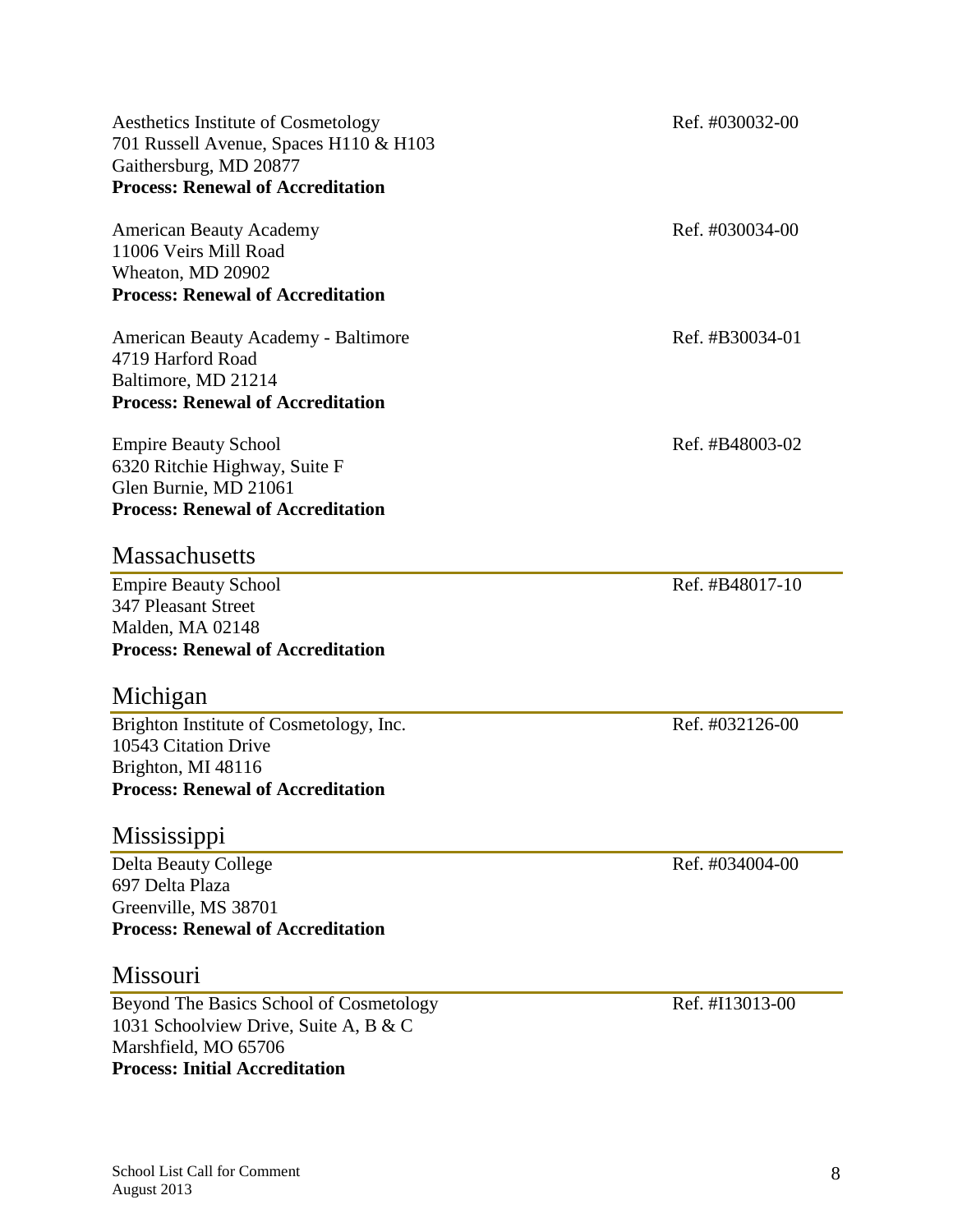| St. Louis Hair Academy, Inc.<br>3701 Kossuth<br>St. Louis, MO 63107<br><b>Process: Renewal of Accreditation</b>                                | Ref. #035084-00 |
|------------------------------------------------------------------------------------------------------------------------------------------------|-----------------|
| House of Heavilin Beauty College<br>800 W. Foxwood Drive<br>Raymore, MO 64083<br><b>Process: Renewal of Accreditation</b>                      | Ref. #035088-00 |
| Missouri College of Cosmetology North - South<br>3636-3640 South Campbell<br>Springfield, MO 65807<br><b>Process: Renewal of Accreditation</b> | Ref. #B35091-01 |
| Missouri College of Cosmetology North - Bolivar<br>1215 E. Mt. Gilead Road<br>Bolivar, MO 65613<br><b>Process: Renewal of Accreditation</b>    | Ref. #B35091-02 |
| Montana                                                                                                                                        |                 |
| Academy of Cosmetology, Inc.<br>133 West Mendenhall<br>Bozeman, MT 59715<br><b>Process: Renewal of Accreditation</b>                           | Ref. #036015-00 |
| Nebraska                                                                                                                                       |                 |
| La' James International College<br>1660 North Grant Street<br>Fremont, NE 68025<br><b>Process: Renewal of Accreditation</b>                    | Ref. #037002-00 |
| New Hampshire                                                                                                                                  |                 |
| Keene Beauty Academy<br>800 Park Avenue<br>Keene, NH 03431<br><b>Process: Renewal of Accreditation</b>                                         | Ref. #039009-00 |
| New England School of Hair Design, Inc.<br>12 Interchange Drive<br>West Lebanon, NH 03784<br><b>Process: Renewal of Accreditation</b>          | Ref. #039010-00 |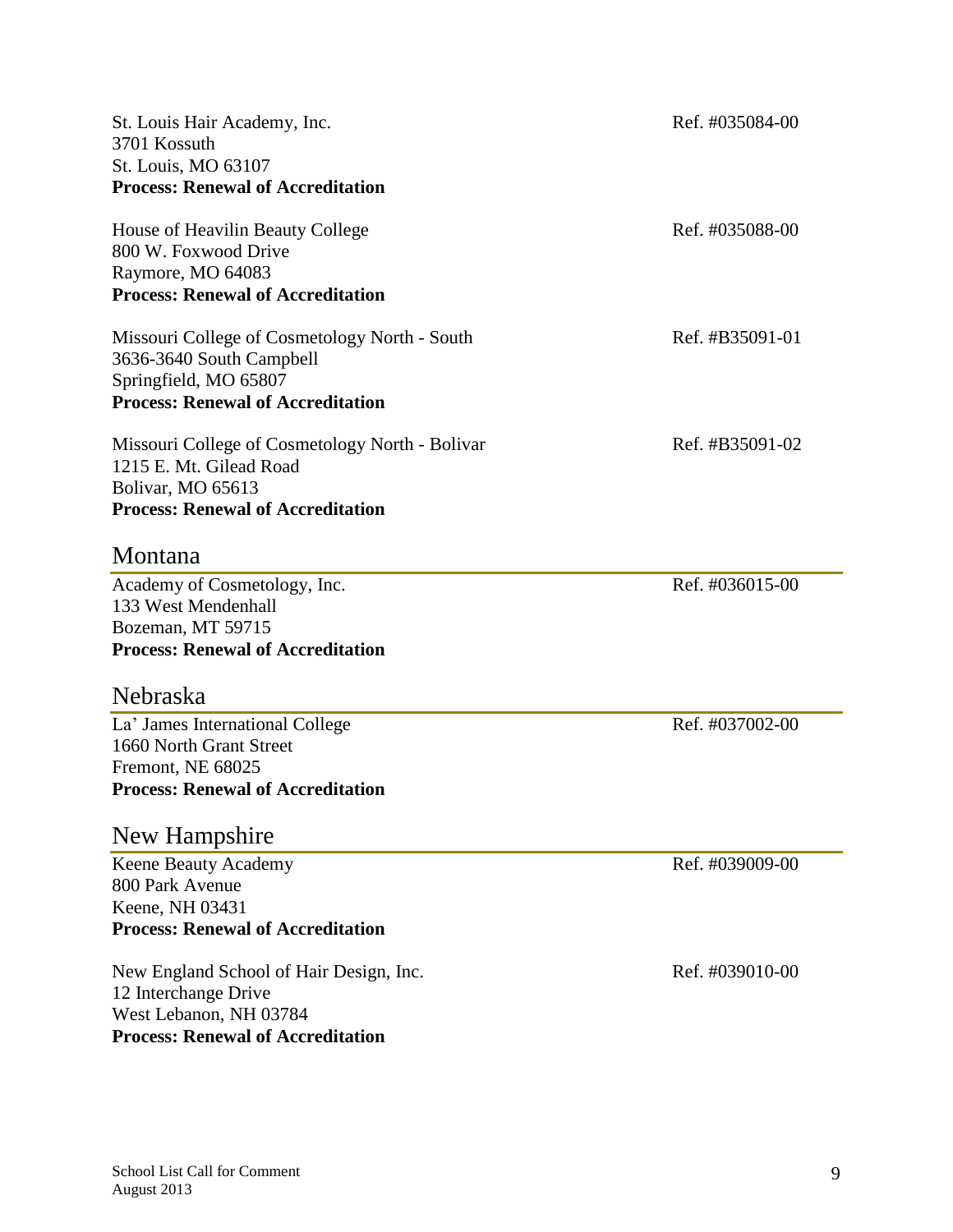# New Jersey

Roman Academy of Beauty Culture Ref. #040022-00 431 Lafayette Avenue Hawthorne, NJ 07506 **Process: Renewal of Accreditation**

| New York                                                                                                                                                        |                 |
|-----------------------------------------------------------------------------------------------------------------------------------------------------------------|-----------------|
| The Orlo School of Hair Design and Cosmetology<br>232 North Allen Street<br>Albany, NY 12206<br><b>Process: Renewal of Accreditation</b>                        | Ref. #042084-00 |
| Leon Studio One School of Hair Design and Career Training Center<br>184 Sweeney Street<br>North Tonawanda, NY 14120<br><b>Process: Renewal of Accreditation</b> | Ref. #B42102-01 |
| <b>Aveda Institute New York</b><br>233 Spring Street<br>New York, NY 10013<br><b>Process: Renewal of Accreditation</b>                                          | Ref. #042108-00 |
| Gloria Francis School of Make-Up Artistry<br>2 Nelson Avenue<br>Hicksville, NY 11801<br><b>Process: Renewal of Accreditation</b>                                | Ref. #042131-00 |
| The Cactus Academy, Ltd<br>630 Old Country Road, Suite 0503 A<br>Garden City, NY 11530<br><b>Process: Renewal of Accreditation</b>                              | Ref. #042132-00 |
| Grace International Beauty School, Inc.<br>136-31 41 <sup>st</sup> Avenue, $6^{th}$ Floor<br>Flushing, NY 11355<br><b>Process: Renewal of Accreditation</b>     | Ref. #042133-00 |
| North Carolina                                                                                                                                                  |                 |
| <b>Cosmetic Arts Academy</b><br>$3248~20^{\text{th}}$ Avenue SE<br>Hickory, NC 28602<br><b>Process: Initial Accreditation</b>                                   | Ref. #I13025-00 |
| World of Excellence Beauty College, Inc.<br>3519 Fayetteville Street<br>Durham, NC 27707                                                                        | Ref. #043049-00 |

**Process: Renewal of Accreditation**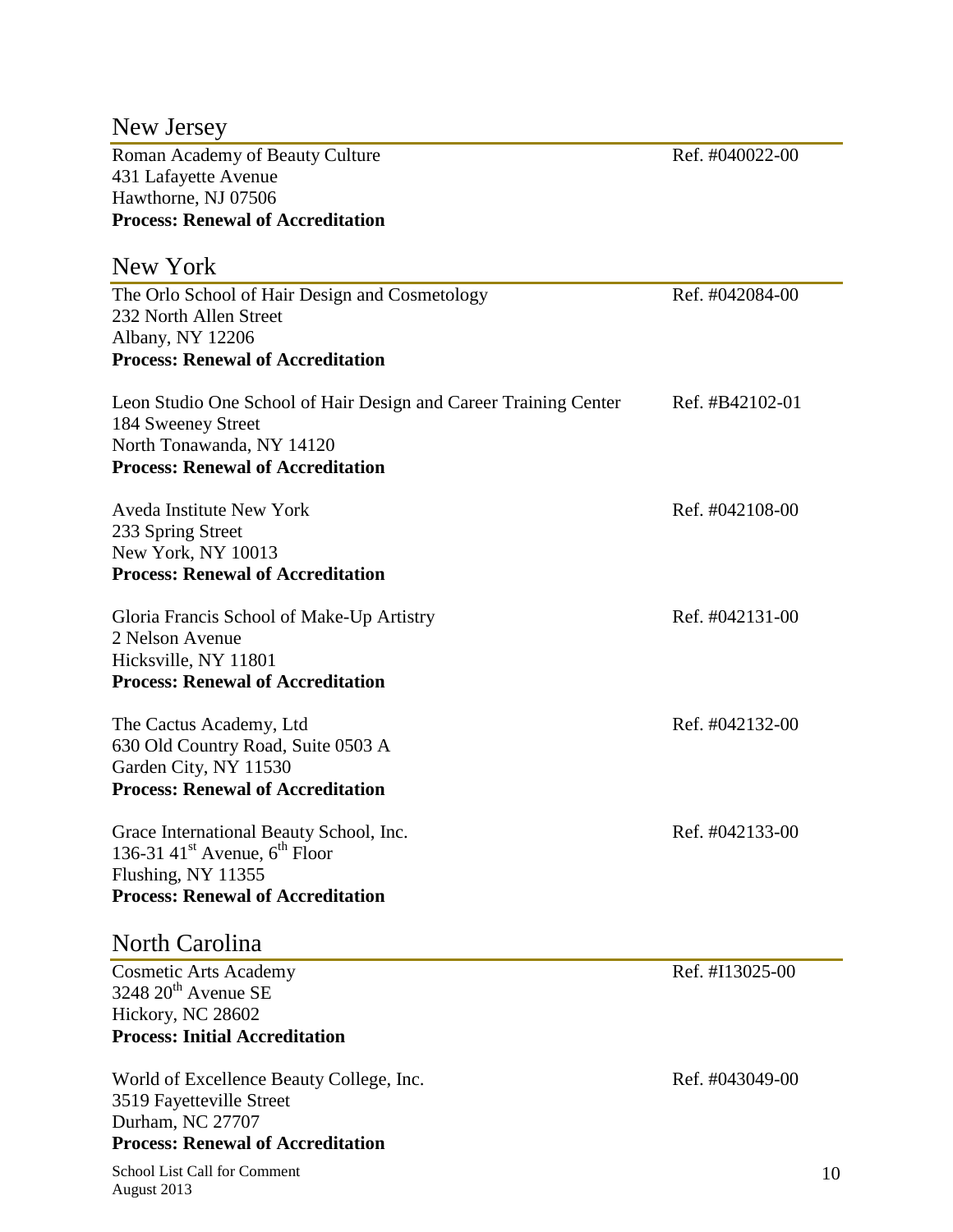## North Dakota

Josef's School of Hair Design Inc. Ref. #044003-00 627 NP Avenue Fargo, ND 58102 **Process: Renewal of Accreditation**

### Ohio

| <b>UIIIU</b>                                   |                 |
|------------------------------------------------|-----------------|
| <b>Tri County Beauty College</b>               | Ref. #045039-00 |
| 155 Northland Boulevard                        |                 |
| Cincinnati, OH 45246                           |                 |
| <b>Process: Renewal of Accreditation</b>       |                 |
| Western Hills School of Beauty and Hair Design | Ref. #045050-00 |
| 6490 Glenway Avenue                            |                 |
| Cincinnati, OH 45211                           |                 |
| <b>Process: Renewal of Accreditation</b>       |                 |
| Eastern Hills Academy of Hair Design           | Ref. #045051-00 |
| 7681 Beechmont Avenue                          |                 |
| Cincinnati, OH 45255                           |                 |
| <b>Process: Renewal of Accreditation</b>       |                 |
| <b>Ohio State School of Cosmetology</b>        | Ref. #B45066-01 |
| 789 Hebron Road, Suite J                       |                 |
| Heath, OH 43056                                |                 |
| <b>Process: Renewal of Accreditation</b>       |                 |
|                                                |                 |
| <b>Inner State Beauty School</b>               | Ref. #045082-00 |
| 5150 Mayfield Road                             |                 |
| Lyndhurst, OH 44124                            |                 |
| <b>Process: Renewal of Accreditation</b>       |                 |
| Oklahoma                                       |                 |
| Broken Arrow Beauty College, Inc.              | Ref. #046028-00 |
| 400 South Elm Place                            |                 |
| Broken Arrow, OK 74012                         |                 |
| <b>Process: Renewal of Accreditation</b>       |                 |
| <b>Cosmetology Education Center</b>            | Ref. #B46028-01 |
| 11122 East 71 <sup>st</sup> Street South       |                 |
| Tulsa, OK 74133                                |                 |
| <b>Process: Renewal of Accreditation</b>       |                 |
| <b>Claremore Beauty College</b>                | Ref. #046045-00 |
| 200 North Cherokee                             |                 |
| Claremore, OK 74017                            |                 |
| <b>Process: Renewal of Accreditation</b>       |                 |

School List Call for Comment August 2013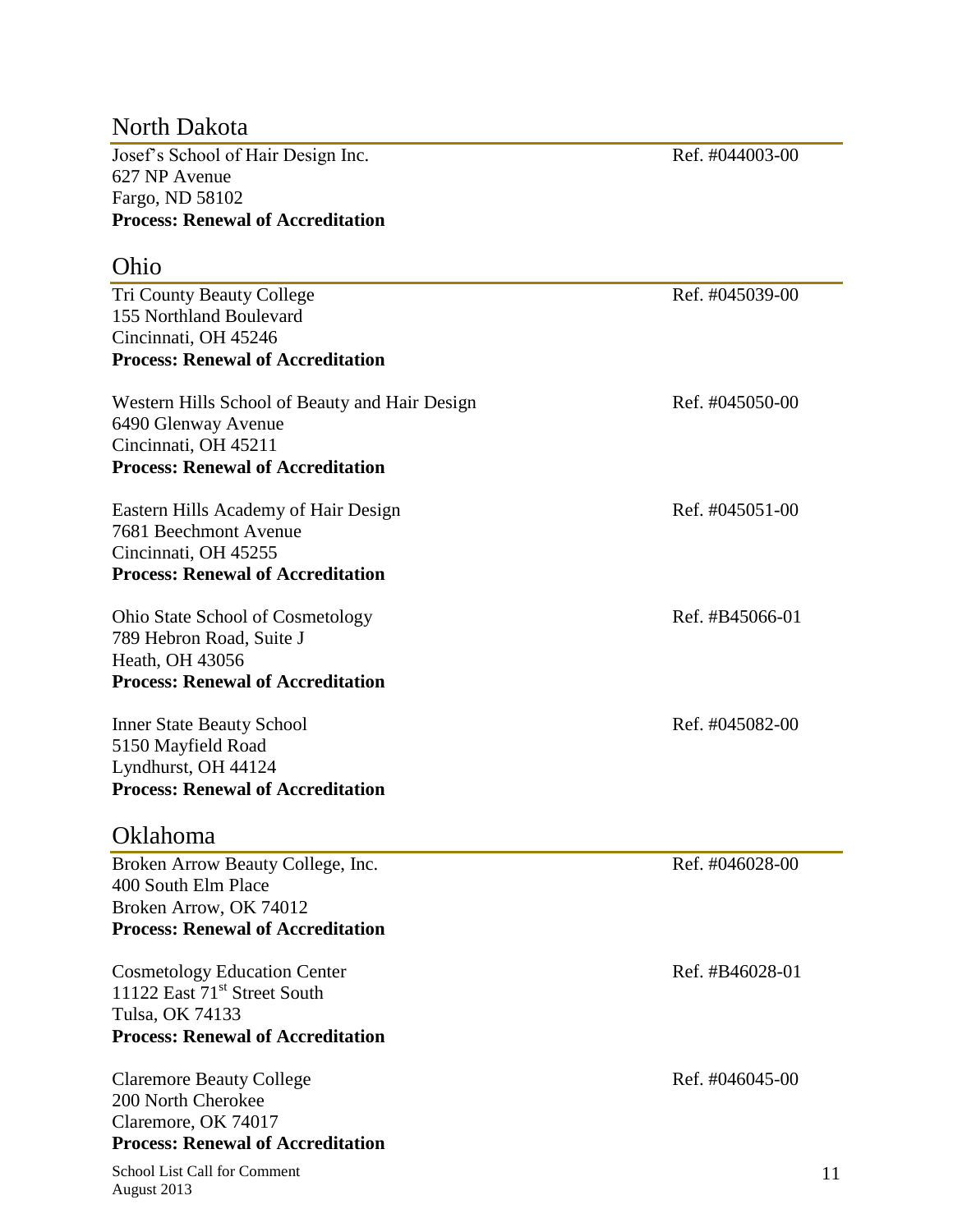# Pennsylvania

| Fountain of Youth Academy of Cosmetology | Ref. #I13023-00 |
|------------------------------------------|-----------------|
| 108 Scharberry Lane                      |                 |
| Mars, PA 16046                           |                 |
| <b>Process: Initial Accreditation]</b>   |                 |
| <b>American Beauty Academy</b>           | Ref. #B30034-03 |
| 1166 Park City Center                    |                 |
| Lancaster, PA 17601                      |                 |
| <b>Process: Renewal of Accreditation</b> |                 |
| <b>Empire Beauty School</b>              | Ref. #048017-00 |
| 3370 Birney Avenue                       |                 |
| Moosic, PA 18507                         |                 |
| <b>Process: Renewal of Accreditation</b> |                 |
| <b>Empire Beauty School</b>              | Ref. #B48017-11 |
| 2302 North Fifth Street                  |                 |
| Reading, PA 19605                        |                 |
| <b>Process: Renewal of Accreditation</b> |                 |
| <b>Empire Beauty School</b>              | Ref. #B48017-12 |
| 2592 Eastern Boulevard, Kingston Square  |                 |
| York, PA 17402                           |                 |
| <b>Process: Renewal of Accreditation</b> |                 |
| The Salon Professional Academy           | Ref. #048079-00 |
| 705 $12th$ Street                        |                 |
| Altoona, PA 16602                        |                 |
| <b>Process: Renewal of Accreditation</b> |                 |
| South Carolina                           |                 |
| Barber Tech Academy, LLC                 | Ref. #I11051-00 |
| 1521 Russell Street                      |                 |
| Orangeburg, SC 29115                     |                 |

Tennessee

Empire Beauty School Ref. #B48017-04 7106 Moores Lane Brentwood, TN 37027 **Process: Renewal of Accreditation**

**Process: Initial Accreditation**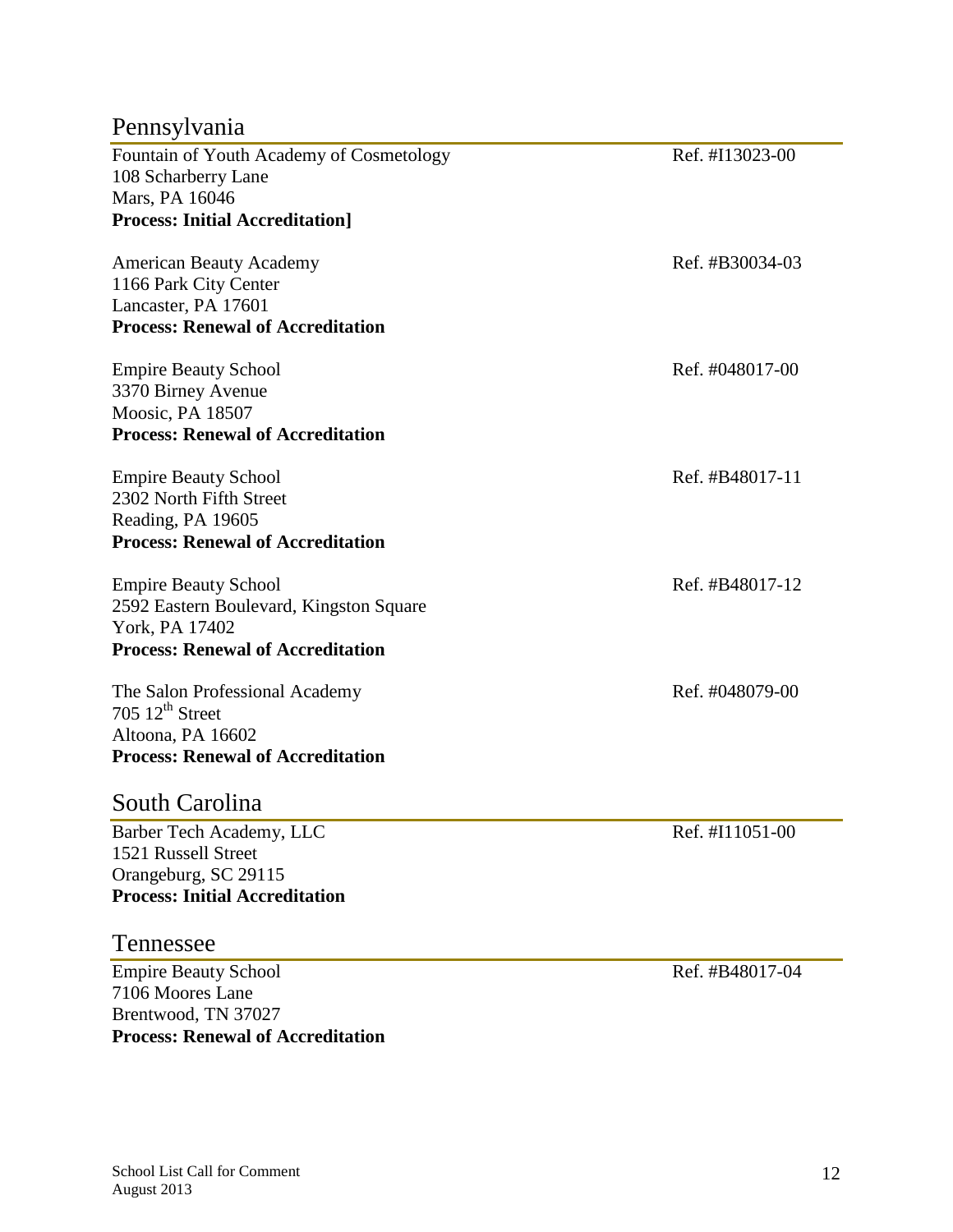### Texas

Central Texas Beauty College #2 Ref. #053098-00 1400 North Mays Street, Suite A Round Rock, TX 78664 **Process: Renewal of Accreditation**

Victoria Beauty College Inc. Ref. #053157-00 1508 North Laurent Street Victoria, TX 77901 **Process: Renewal of Accreditation**

#### Utah

| The Forum Academy                                                   | Ref. #C11052-00 |
|---------------------------------------------------------------------|-----------------|
| 36 North 1100 East, Suite A                                         |                 |
| American Fork, UT 84003                                             |                 |
| <b>Process: Initial Accreditation</b>                               |                 |
| Taylor Andrews Academy – Orem, LLC                                  | Ref. #054065-00 |
| 539 West University Parkway                                         |                 |
| Orem, UT 84058                                                      |                 |
| <b>Process: Renewal of Accreditation</b>                            |                 |
| Medspa Academies, Inc. dba National Institute of Medical Aesthetics | Ref. #054066-00 |
| 10714 South River Front Parkway                                     |                 |
| South Jordan, UT 84095                                              |                 |
| <b>Process: Renewal of Accreditation</b>                            |                 |
| Virginia                                                            |                 |
| Dermal Science International Aesthetics & Nail Academy              | Ref. #I12042-00 |
| 11301 Sunset Hills Road, Suite A5                                   |                 |
|                                                                     |                 |

Reston, VA 20190 **Process: Initial Accreditation**

Empire Beauty School Ref. #B48017-05 10807 Hull Street Road Midlothian, VA 23112 **Process: Renewal of Accreditation**

Empire Beauty School Ref. #B48017-06 9049 West Broad Street, #3 Richmond, VA 23294 **Process: Renewal of Accreditation**